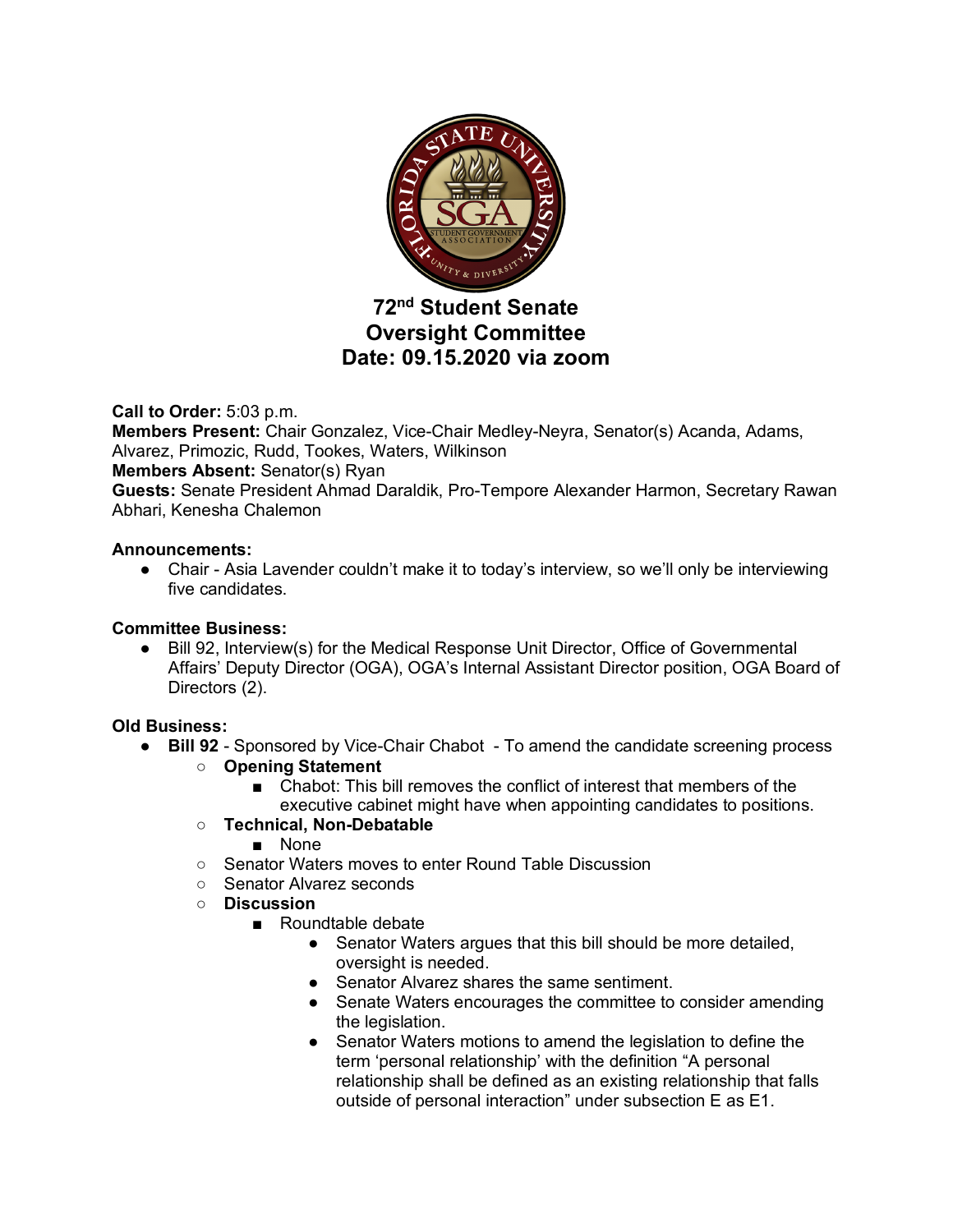- Senator Acanda seconds the motion
- The sponsor finds it friendly and the amendment is accepted.
- Senator Acanda moves to call the question
- Senator Rudd seconds
- **Vote**
	- Yes (8) Senator(s) Vice-Chair Medley-Neyra, Senator(s) Acanda, Adams, Alvarez, Rudd, Tookes, Waters, Wilkinson
	- $\blacksquare$  No (0)
	- Abstention (0)
- **RESULT**
	- The Bill passes the Oversight Committee.

### **New Business:**

**Interview #1:** Gabrielle O'Brien for Medical Response Unit Director

- **Opening:** Currently works as a FIG leader, works as an EMT at en Emergency Room
- **Technical Non-Debatable:**
	- Senator Acanda : Are you financially certified?
		- Candidate response: Yes.
- **Questions related to position, experience, or future goals:**
	- Senator Adams: How do anticipate adjusting your position to the new online climate?
		- Candidate response: Wants to ensure all responders informed on what is happening with the unit and the procedures.
	- Senator Waters: Why was the "Press The Chest" event so important to you?
		- She wanted to bring CPR education to students.
	- Senator Waters: How do you hope to publicize the Medical Response Unit to students?
		- Candidate Response: By being able to implement health education to students and teachers and the general public to further public knowledge.
- **Questions related to character or any other questions:**
	- Senator Acanda: Have you had an experience where you've had to work with some you don't agree with? And like, what's your leadership style?
		- Candidate response: Yes, the candidate has had those experiences in the past. They try to encourage communication between colleagues.
	- **Closing:** Wants to reiterate that they are very passionate about this position and hopes to improve the unit in the future.
- **Deliberations**
	- Roundtable
- **Motion to Call the Question**
	- Senator Waters motions to Call the Question
	- Senator Acanda seconds
- **Vote:**
	- **Yes** (8): Senator(s) Acanda, Adams, Alvarez, Medley-Neyra, Rudd, Tookes, Waters, Wilkinson
	- **No** (0)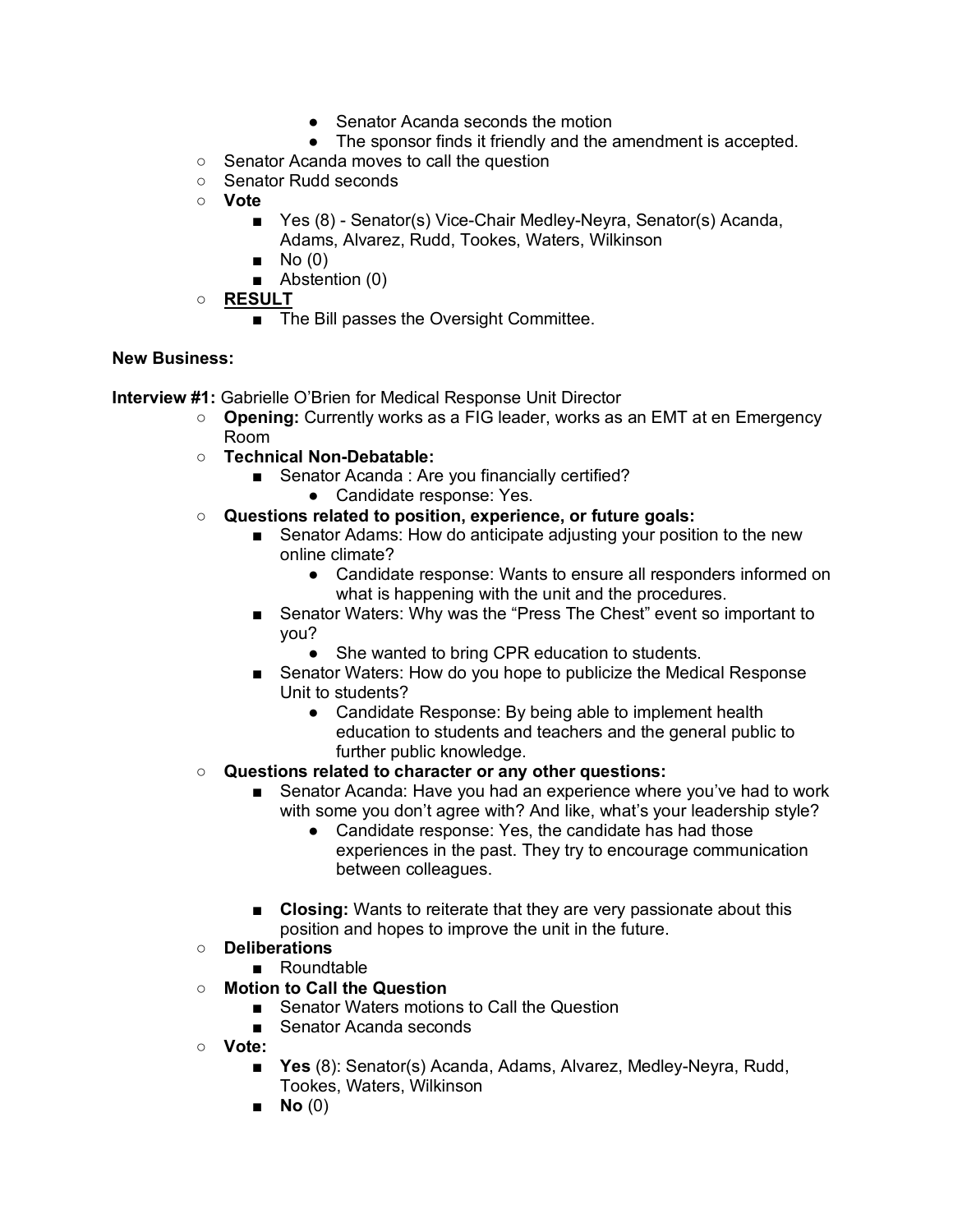- **Abstention** (0)
- **RESULT:** Candidate passes.

**Interview #2:** Sofia Herrera for Office of Governmental Affairs Deputy Director

- **Opening:** Candidate is excited about the position. Listed experience.
	- **Technical Non-Debatable:**
		- Senator Waters: Are you financially certified with SGA?
			- Candidate response: Needs to be renewed
		- Senator Medley-Neyra: Did you have a third party look over your application before you sent it in?
			- Not in an official capacity, but had friends look over the application.
	- **Questions related to position, experience, or future goals:**
		- Senator Alvarez: What ideas do you currently have for this OGA position?
			- Candidate response: Planned Garner and Gold votes last semester, but it was canceled due to COVID19. Wants to use social media to push advertisements for voting.
		- Senator Waters: What part of the legislative agenda are you most passionate about?
			- Candidate response: Changing the names of buildings. The candidate believes students are paying attention. Wants to emphasize changing the names of buildings this coming semester.
		- Senator Waters: How do you hope to garner support for the Legislative Agenda
			- Candidate response: Create a survey and reach out to RSO's and Agencies to get their input. Reach out to as many people as possible to call attention to the legislative agenda.
		- Senator Medley-Neyra: Can you tell us about an experience you've had in one of the two leadership positions shown on your resume and describe what your responsibilities were within this role?
			- Candidate response: Not a lot of students know about OGA, the candidate had to organize tabling events and meet with agencies and RSO's on campus
		- Senator Medley-Neyra: How do you think your responsibilities within this role will translate to the position of OGA Deputy Director?
			- Candidate Response: Been in OGA for a while, wants to have more say in how things are done.
	- **Questions related to character or any other questions:**
		- Senator Waters: Who is your favorite politician and why?
			- Candidate response: John F. Kennedy, but more recently my favorite politician in Elizabeth Warren.
		- Chair Gonzalez: What is your leadership style?
			- Candidate response: Doesn't want to say that she's a perfectionist. Wants to make sure we have a "stable base so that we can move forward".
		- Chair Gonzalez: How would you describe your character and how do you think that will translate to the position of OGA?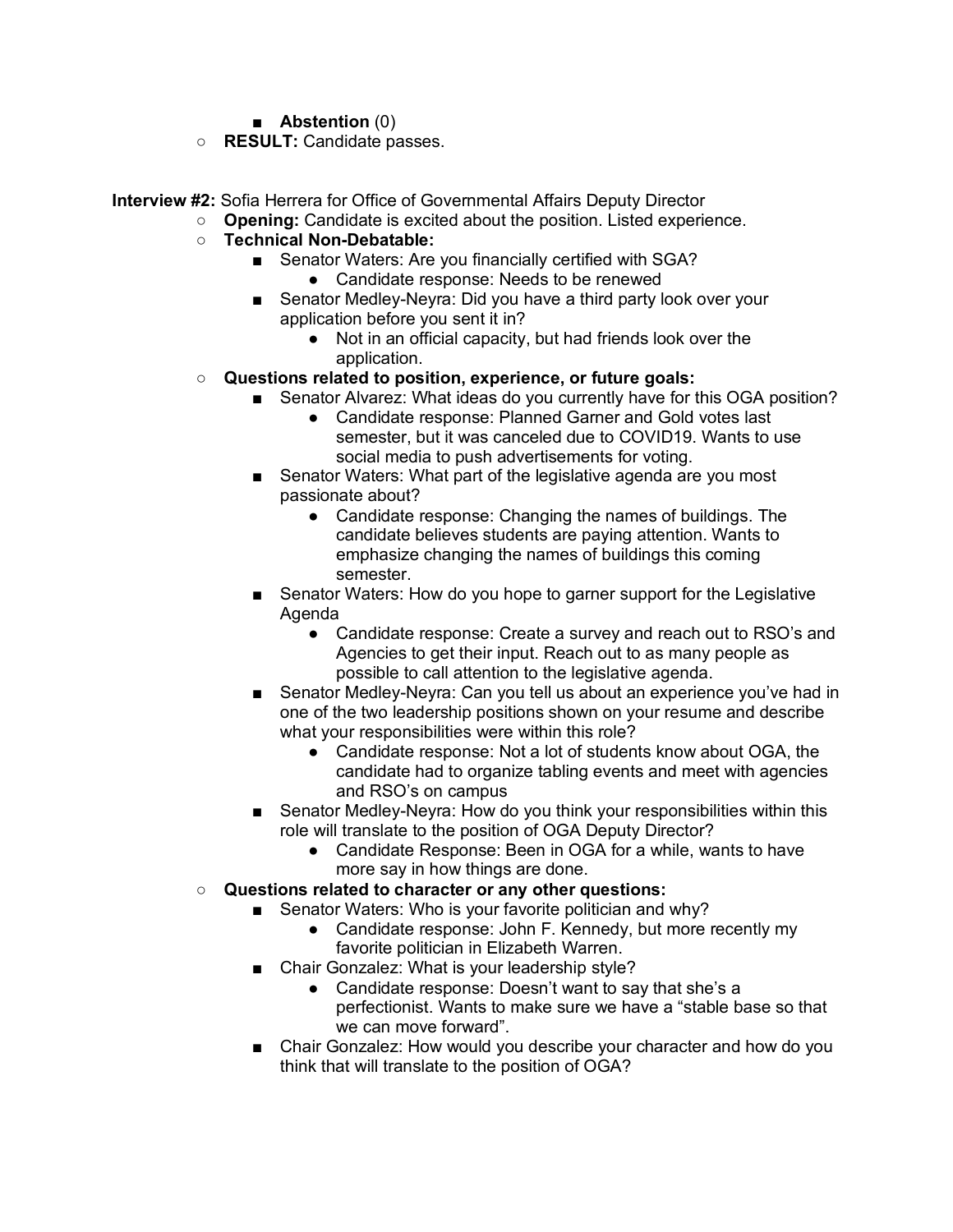- Candidate response: Patient and open-minded, when conflicts arise, the candidate wants to listen to everyone. Wants to emphasize "patients is so so important"
- **Closing:** Is really excited to be considered for this position.
- **Deliberations**
	- Roundtable
- **Motion to Call the Question**
	- Senator Waters motions to Call the Question
	- Senator Adams seconds
- **Vote:**
	- **Yes** (7): Senator(s) Acanda, Adams, Alvarez, Primozic, Tookes
	- **No** (1): Senator Medley-Neyra
	- **Abstention** (3): Senator(s) Rudd, Waters, Wilkinson
- **Revote:**
	- **Yes** (5): Senator(s) Acanda, Adams, Alvarez, Primozic, Tookes, Waters, Wilkinson
	- **No** (3): Senator(s) Medley-Neyra, Waters, Wilkinson
	- **Abstention** (1): Senator Rudd
- **RESULT:** Candidate passes

**Interview #3:** Sydney Mills for Office of Governmental Affairs Internal Assistant Director

- **Opening:** Candidate is interested in politics; wants to get more involved in politics. Wants to get OGA to be more community-focused and expand its community outreach.
- **Technical Non-Debatable:**
	- Senator Acanda : Are you financially certified?
		- Candidate response: No.
- **Questions related to position, experience, or future goals:**
	- Senator Waters: How will you help others in the process of getting internships?
		- The candidate would be willing to reach out to representatives to ask them if they have any internships.
- **Questions related to character or any other questions:**
	- Senator Acanda: How do you work with people you disagree with?
		- Candidate response: Communication, the candidate said they will bluntly state a problem and ask how to resolve the conflict.
	- Senator Waters: Who is your favorite politician and why?
		- Candidate response: AOC, she's a strong woman.
	- **Closing:** Is excited to be involved with the government on campus.
- **Deliberations**
	- Roundtable
- **Motion to Call the Question**
	- Senator Waters motions to Call the Question
	- Senator Wilkinson seconds
- **Vote:**
	- **Yes** (6): Senator(s) Adams, Alvarez, Medley-Neyra, Primozic, Waters, Wilkinson
	- **No** (0)
	- **Abstention** (2): Senator(s) Acanda, Rudd
- **Revote**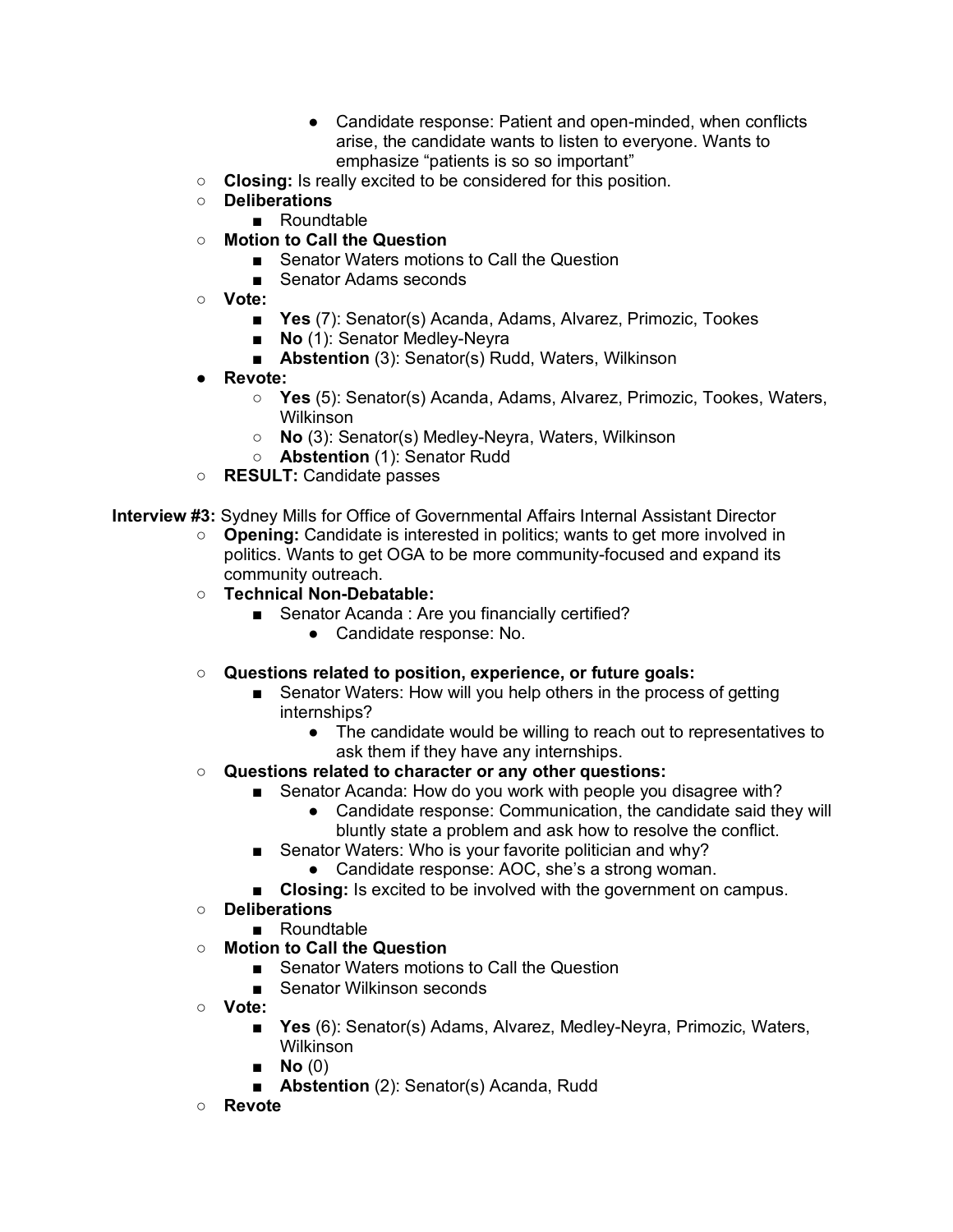- **Yes** (6): Senator(s) Adams, Alvarez, Medley-Neyra, Primozic, Waters, Wilkinson
- **No** (0):
- **Abstention** (2): Senator(s) Acanda, Rudd
- **Revote**
	- Yes (6): Senator(s) Adams, Alvarez, Medley-Neyra, Primozic, Waters, Wilkinson, Rudd
	- $\blacksquare$  No (0)
	- Abstention (1): Senator Acanda
- **RESULT:** Candidate passes.

**Interview #4:** Rawan Abhari for Office of Governmental Affairs Board of Directors

- **Opening:** Candidate likes to engage in social involvement; wishes to build progress.
- **Technical Non-Debatable:**
	- Senator Acanda : Are you financially certified?
		- Candidate response: Yes.
	- Senator Waters: Have you been involved with Diversity and Inclusion, GreenDot?
		- Candidate response: Yes, I can enumerate them if you wish.
- **Questions related to position, experience, or future goals:**
	- None.
- **Questions related to character or any other questions:**
	- Senator Adams: What is your 'why' in what you do?
		- Candidate response: Candidate is very inquisitive; the candidate used to aim to be a 'renaissance woman'. The candidate strives to improve conflict resolution.
	- Senator Waters: How do you plan on managing all of your campus involvements and OGA.
		- Candidate response: Everything goes in tandem with OGA, will begin lobbying for students.
	- Senator Waters: Who is your favorite political figure?
		- Candidate response: Officially, it's AOC because she is unapologetic and powerful. Outwardly of politics, it's Angela Davis.
- **Closing:** Candidate response: Looks forward to working in this position.
- **Deliberations**
	- Roundtable
- **Motion to Call the Question**
	- Senator Adames motions to Call the Question
	- Senator Acanda seconds
- **Vote:**
	- **Yes** (8): Senator(s) Acanda, Adams, Alvarez, Medley-Neyra, Waters, Wilkinson, Rudd, Tookes
	- **No** (0)
	- **Abstention** (0)
- **RESULT:** Candidate passes.

**Interview #5:** Ariel Trueba for Office of Governmental Affairs Board of Directors

○ **Opening:** Candidate listed campus involvement. Chose to apply to OGA board of directors because they feel they can make change on campus.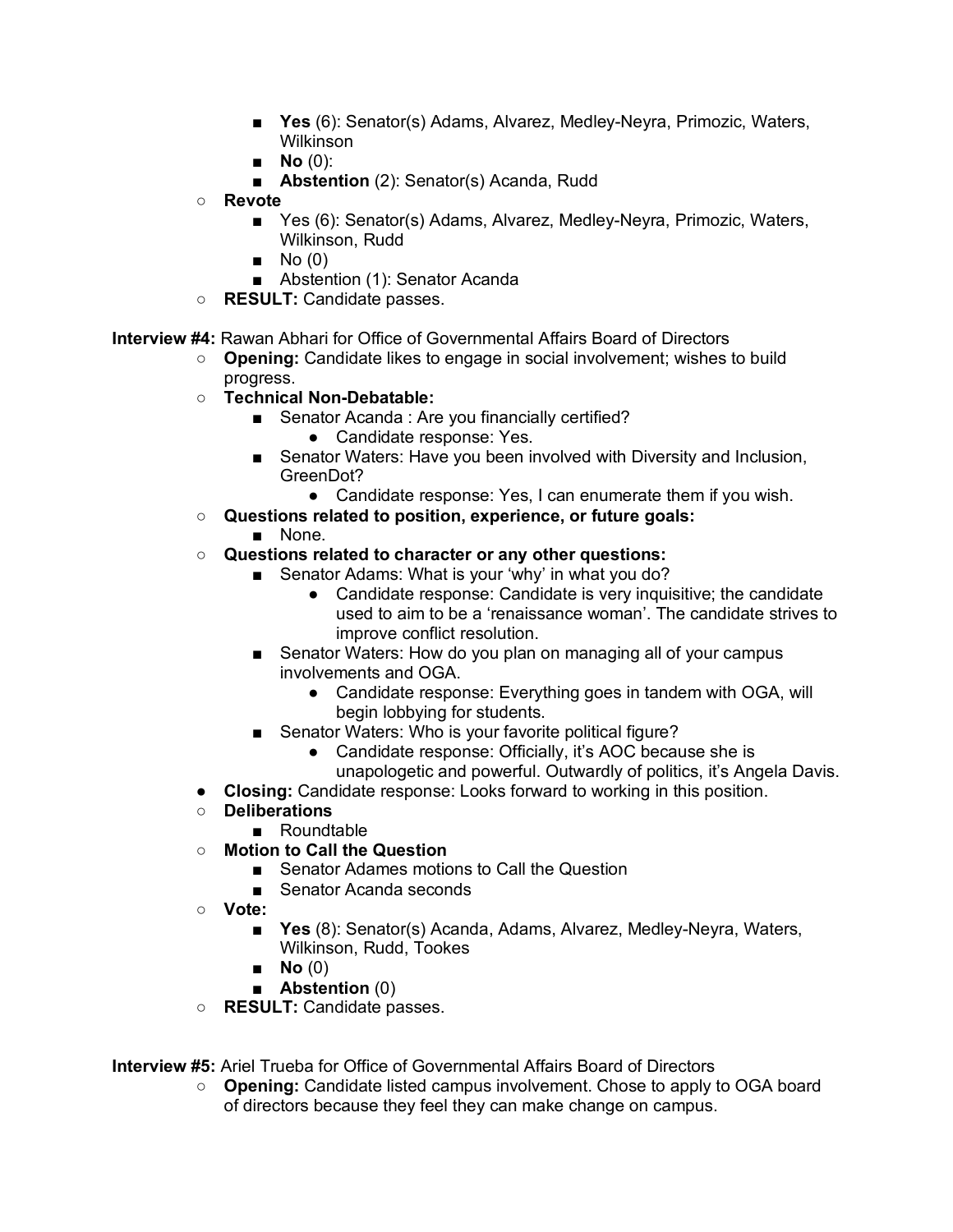- **Technical Non-Debatable:**
	- Senator Waters: Are you certified through with SGA?
		- Candidate response: no
- **Questions related to position, experience, or future goals:**
	- Senator Waters: Can you describe how you will go about being a valuable asset to the board?
		- Candidate response: Has interned with the Mayor of Miami.
	- Senator Acanda: It's come to my attention that you are a member of the 'Amplify' group chat, can you describe that?
		- Candidate response: Yes
	- Senator Waters: How will you go about engaging with students
		- I will engage more with the student body by highlighting the importance of civic involvement, reaching out to the student body, and really publicizing the importance of being civically engaged.
	- Chair Gonzalez: What about you and everything you have done makes you uniquely qualified for this position; what do you bring to the table?
		- Candidate response: Candidate always completes assignments from higher-ups. Candidate wants to emphasize that they're here because they want to make a difference on campus.
	- Senator Waters: What communities do you work with that you can get more involved on campus?
		- Candidate: First-generation, experienced homelessness, is Cuban, and LGBTQ+.
- **Questions related to character or any other questions:**
	- Senator Wilkinson: Can you describe your leadership position?
		- Candidate response: Candidate always completes assignments and tasks, will do the right thing to ensure tasks are completed.
	- Senator Waters: What political figure do you identify most with and how will you bring that influence into your leadership position
		- Candidate response: Mayor Frances Suarez. We're both very passionate about Miami and we're both very caring about those who are in need. In my position, I think political parties are unimportant; it's about getting things done, and I do that.
	- Chair Gonzalez: how would you describe your character; and how will you utilize that to engage in conflict resolution?
		- Candidate response: There is going to be conflict, those things don't matter; facts do. Candidate is all about getting things done and moving forward.
- **Closing:** Candidate response: Thanks and hoping to be confirmed.
- **Deliberations**
	- Roundtable
- **Motion to Call the Question**
	- Senator Acanda motions to Call the Question
	- Senator Waters seconds
- **Vote:**
	- **Yes** (6): Senator(s) Acanda, Alvarez, Waters, Wilkinson, Rudd, Tookes
	- **No** (0)
	- **Abstention** (1): Senator Medley-Neyra
- **RESULT:** Candidate passes.

### **Unfinished Business:** X